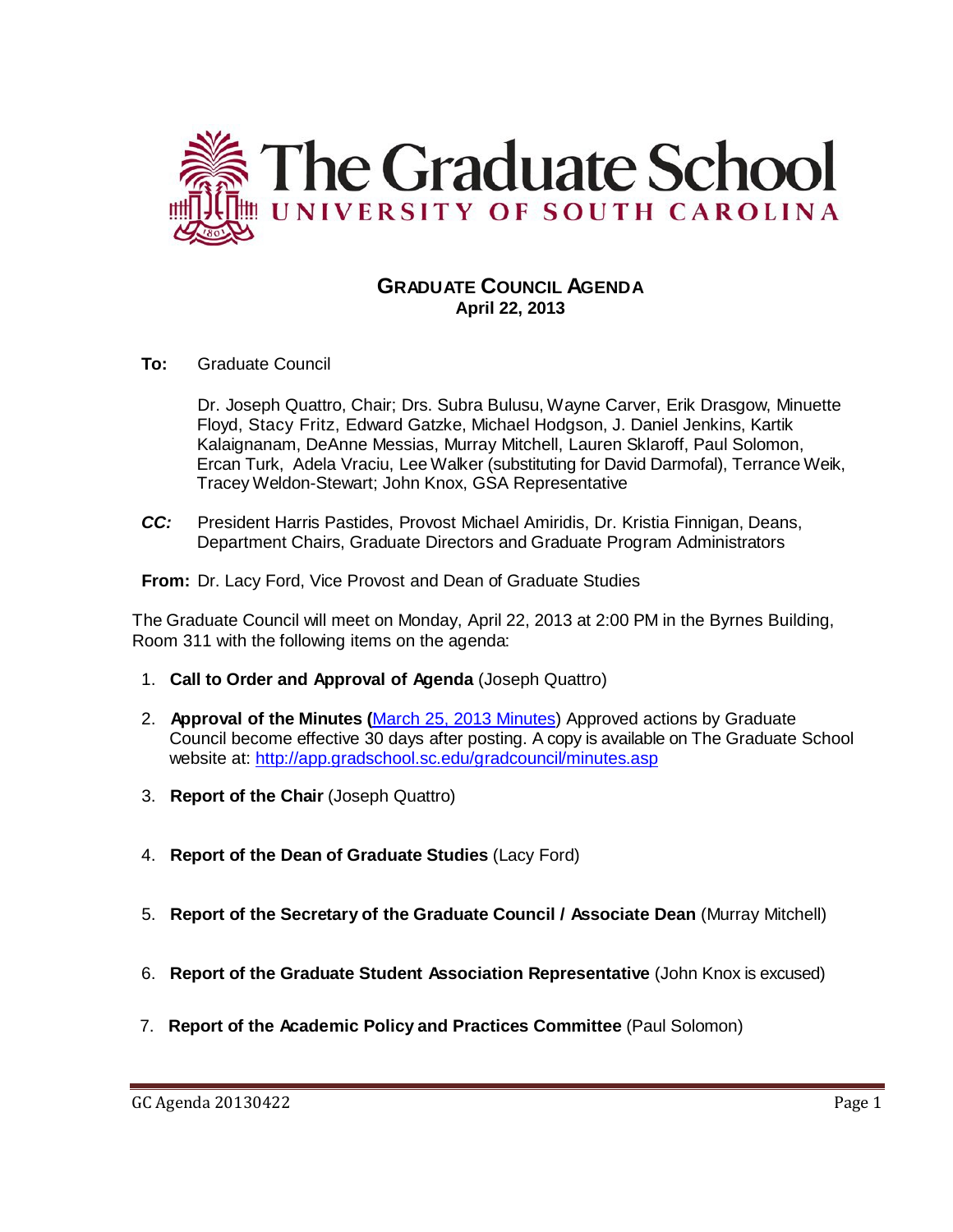8. **Report of the 500/600 Level Courses, Distance Education and Special Courses** (Murray Mitchell)

### *Distance Education Delivery*

| <b>EDRD 651 Introduction to Teaching Media Library (3)</b><br>[Effective Term: Summer II 2013] | Pending  |
|------------------------------------------------------------------------------------------------|----------|
| SOCY 350 Sociology of Juvenile Delinquency (3)<br>[Effective Term: Fall 2013]                  | Approved |

# 9. **Fellowships and Scholarships Committee** (Wayne Carver)

# 10. **Report of Science, Math, and Related Professional Programs Committee** (Ed Gatzke)

#### *Physics and Astronomy*

New Course Proposal [PHYS 731 Extragalactic Astrophysics](http://gradschool.sc.edu/facstaff/gradcouncil/2012/PHYS%20731%20Extragalactic%20Astrophysics%20NCP_Redacted.pdf)

Extragalactic astrophysics, including nearby and distant galaxies, active galaxies, galaxy clusters, large-scale structure, galaxy formation/evolution, scale structure, galaxy formation/ evolution, basics of cosmology, cosmic radiation backgrounds, and observational constraints on cosmological models.

PHYS 731 will be one of the elective 700-level courses that our graduate students need to take in order to complete their course requirements for the PhD program. The current astrophysics graduate students have expressed a need for a broad course in extragalactic astrophysics and observational cosmology, since it relates closely to their research interests and would be an important part of their training in astrophysics. Currently, we do not officially have an advanced course in astrophysics other than courses that were taught previously as PHYS 755G or PHYS 755A.

.. [Effective Term: Summer II 2013]

#### *Arnold School of Public Health*

Course Change Proposal [EPID 800 Epidemiologic Methods II](http://gradschool.sc.edu/facstaff/gradcouncil/2012/EPID%20800%20Epidemiologic%20Methods%20II%20CCP%20BCH%20u_Redacted.pdf) Change course description/content

We are proposing to change the course description and content of Epid 800, Epidemiologic Methods II. The changes reflect updates to Epid 800 that are consistent with the latest resources and advanced methods in the field of epidemiology.

[Effective Term: Spring 2014]

#### *College of Nursing*

GC Agenda 20130422 Page 2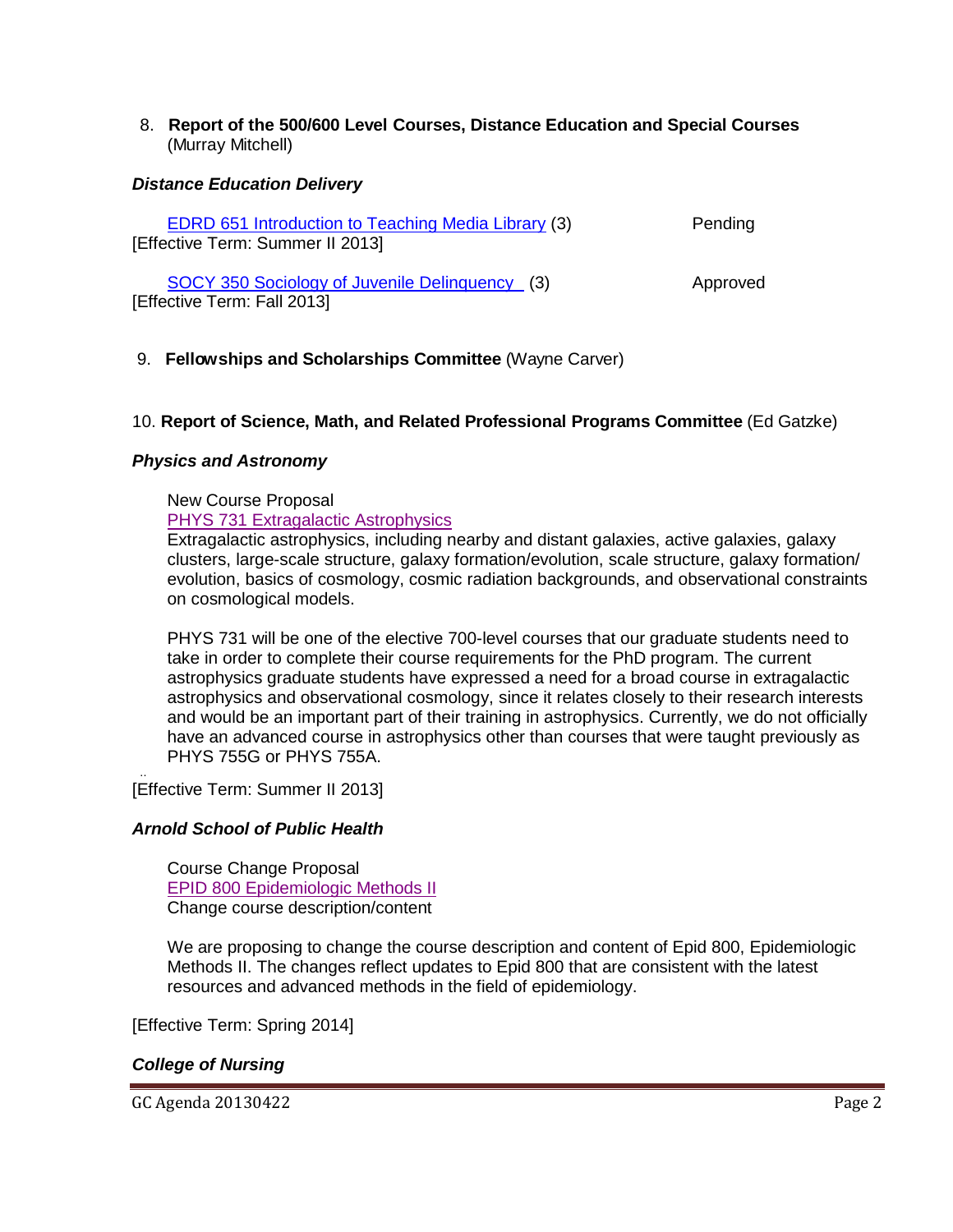Course Change Proposal [NURS J 793 Advanced Practice Practicum for Emphasis Area: Primary Care](http://gradschool.sc.edu/facstaff/gradcouncil/2012/NURS%20J%20793%20Advanced%20Practice%20Practicum%20for%20Emphasis%20Area%20Primary%20Care%20CCP%20updated_Redacted.pdf) Change credit hours

This change is necessary to comply with CCNE (Commission on Nursing Education) and NONPF (National Organization of Nurse Practitioner Faculty) requirements so that students can complete the necessary clinical hours for advanced practice (minimum 240 hours in this course) in order to sit for the National Certification Exam as Advanced Practice Nurse.

[Effective Term: Fall 2013]

11. **Report of the Humanities, Social Sciences, Education, and Related Professional Programs Committee** (Tracey Weldon-Stewart)

#### *SCHOOL OF JOURNALISM AND MASS COMMUNICATIONS*

#### **New Course Proposal (Tabled)**

[JOUR 789 Selected Readings and Research](http://gradschool.sc.edu/facstaff/gradcouncil/2012/JOUR%20789%20Selected%20Readings%20and%20Research%20NCP_Redacted.pdf) Selected readings course designed to facilitate student's specialized research interest.

This course would bring our graduate course offerings in line with many other graduate programs on campus. Our graduate program currently does not offer a readings course.

Prerequisites/corequisites: Permission of instructor required.

[Effective Term: Summer I 2013]

#### **New Course Proposal (Tabled)**

[JOUR 747 Independent Study in Journalism and Mass Communications](http://gradschool.sc.edu/facstaff/gradcouncil/2012/JOUR%20747%20Independent%20Study%20in%20Journalism%20and%20Mass%20Communications%20NCP_Redacted.pdf) Independent study in an area of journalism and mass communications relevant to the student's professional and/or research goals.

The school's requirements for the PhD in Mass Communications as of Fall 2012 now require that all courses on the program of study must be at the 700-800 level. The only independent study course currently approved is at the 500 level. We would like to begin offering a higher level independent study course for both the master's and doctoral students in our programs. This parallels similar courses as offered by many graduate programs on campus.

[Effective Term: Summer I 2013]

#### *COLLEGE OF EDUCATION*

# **Academic Program Actions**

[M.Ed. in Language and Literacy](http://gradschool.sc.edu/facstaff/gradcouncil/2012/M.Ed.%20in%20Language%20and%20Literacy%20APA%20BCH.pdf) Program curriculum change

GC Agenda 20130422 Page 3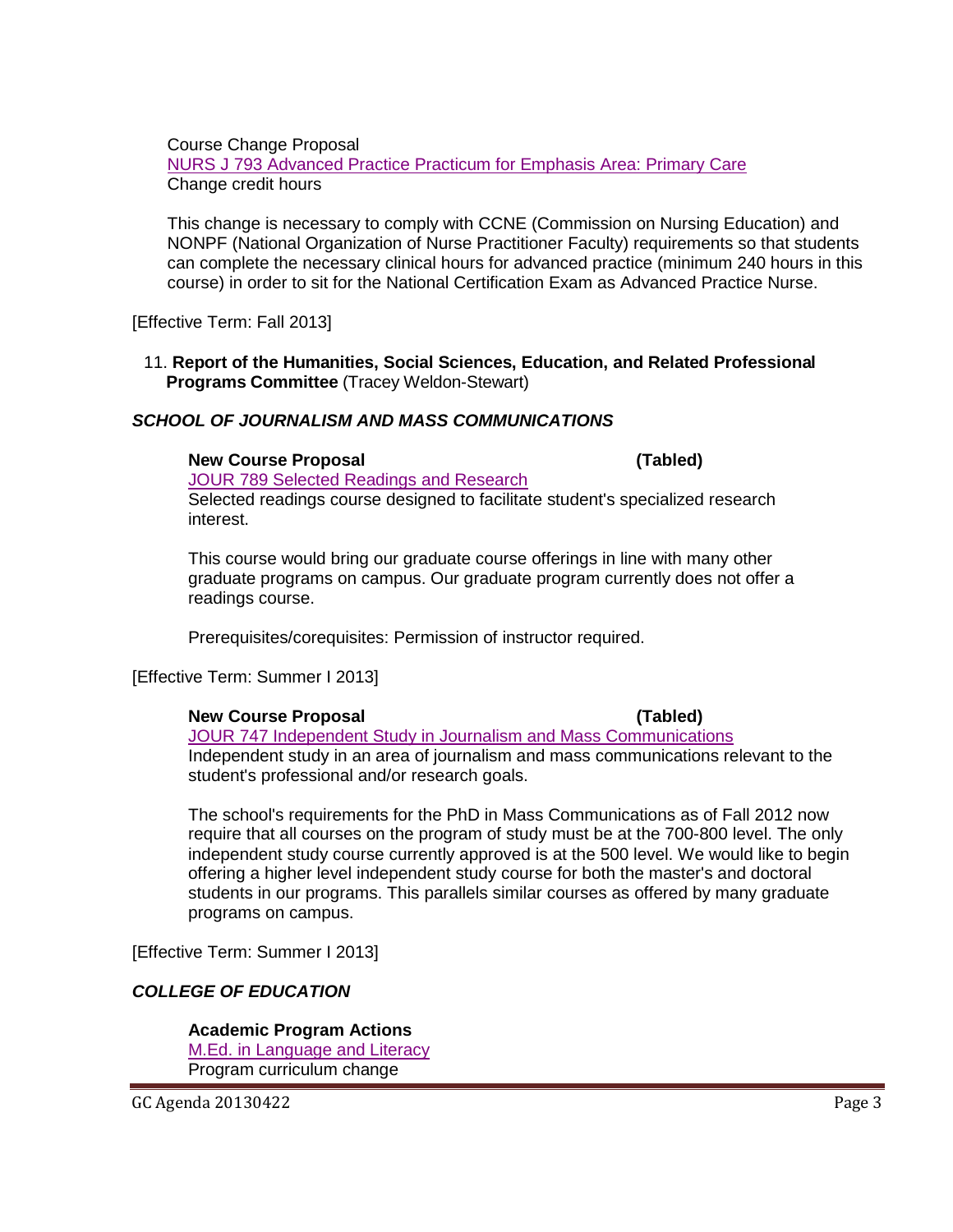- 1. We are adding EDRD 650 (Teaching Reading with an Emphasis on Children's Literature) or EDSE 786 (Teaching Literature in Secondary Schools) to the required courses in reading for the M.Ed. in Language and Literacy. We believe it imperative that teachers who graduate with a degree in Language and Literacy have a strong background in children's and young adult literature.
- 2. We are adding EDRD 730 (Teaching Reading and Writing in the Content Areas). This course is a survey of the strategies and materials which facilitate students' reading and writing in the content areas and is a newly required course for the State Department of Education's Literacy Teacher certification.
- 3. We are creating a diversity cognate, i.e. three courses (9 hours) focused on and representative of the diverse groups of students served by K-12 teachers (who are the students in the M.Ed. program): (1) EDTE 779 (Multicultural Education,renamed and approved in 2012 as Equity Pedagogies in Teacher Education) provides a foundation in equity pedagogies and theoretical rationale for why they are necessary to support student learning across a range of marginalized/under-served groups;(2) EDRD 796 (Teaching Reading and Writing to ESOL Learners) focuses specifically on theory and practice necessary to meet the needs of English language learners;and (3) EDTE 776 (Educating African American Students) provides a knowledge base in historical and contemporary factors influencing the education of African American children emphasizing the skills and dispositions required for educators to provide equitable education for African American students. Together these three courses provide a strong background for teachers to better meet the needs of the most under-served students in our state and nation.

The diversity cognate also supports the mission of the ITE Department ("a commitment to understanding the perspectives of, and preparing educators to work effectively with, those who have been traditionally discriminated against,excluded, or marginalized locally, nationally, and internationally"), the mission of the College of Education (to prepare educators to have a sincere understanding and appreciation of diversity as we challenge ourselves and others to work for social justice"), as well as the new diversity standards of the International Reading Association,our SPA which focuses on ("the need to prepare teachers to build and engage their students in a curriculum that places value on the diversity that exists in our society,as featured in elements such as race, ethnicity, class, gender, religion, and language").

4. We will no longer offer EDRD 720 (Seminar in Language and Literacy),a class which students traditionally take during the last semester of their coursework where they prepare their comprehensive assessment. In lieu of this specific course,we will create a comprehensive assessment that students will construct in an on-going manner across their program of study. By not directly tying the comprehensive assessment to a particular course taken at the end of their program of study,we believe that our students will have an opportunity to synthesize the knowledge they are constructing as they go through their program rather than at the end of their program.

In addition, by creating a separate comprehensive assessment, we will more closely address the requirements of our SPA, the International Reading Association, which